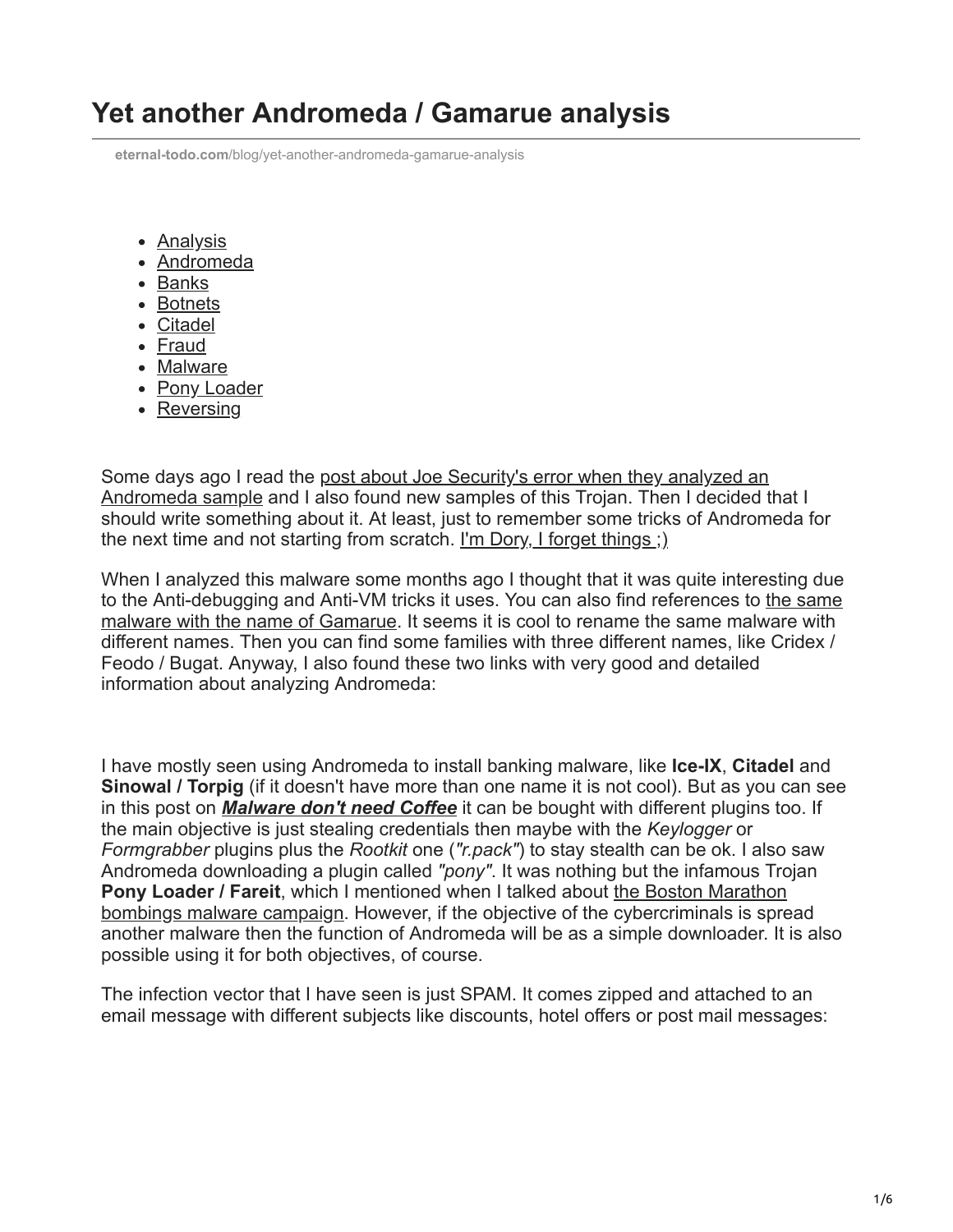

Several gift vouchers can be used to pay for the same order.

4. Your order is processed and your products are sent to you.

## The generated traffic of Andromeda can be easily spotted:



It is just an HTTP POST request using the User-Agent **"Mozilla/4.0"** and sending a Base64-encoded string. After decoding it it is also necessary decrypt it with RC4 using a specific key. In the first case, it was using a default installation key,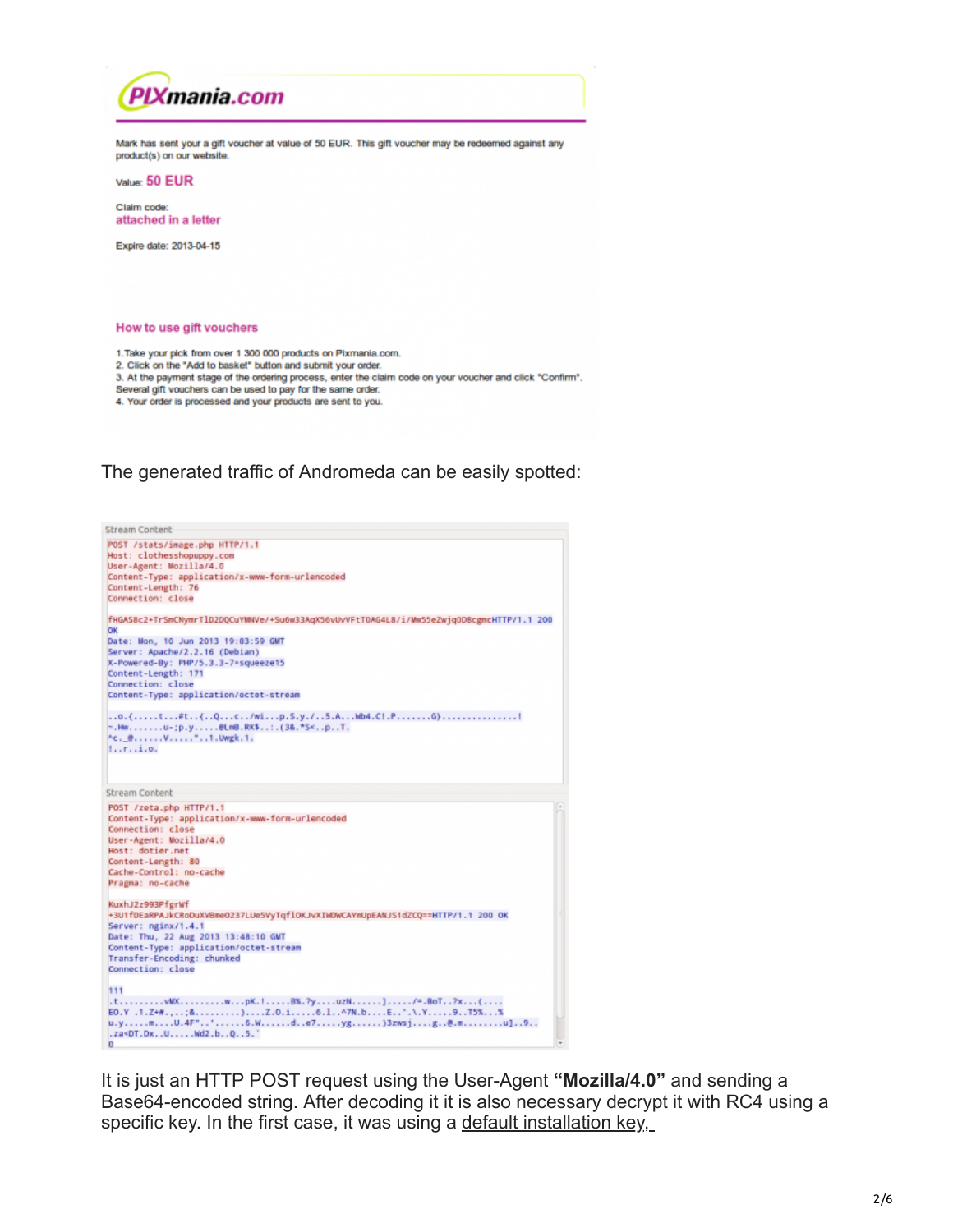**"***[d40e75961383124949436f37f45a8cb6](https://www.google.com/search?q=d40e75961383124949436f37f45a8cb6+andromeda)***"**. The information which the Trojan sends has the format "*id:%lu|bid:%lu|bv:%lu|sv:%lu|pa:%lu|la:%lu|ar:%lu*". This is an example of that:

id:753485172|bid:3|bv:518|sv:1281|pa:0|la:2196749529|ar:1

The meaning of the different parameters is the following:

- *id*: Bot ID
- *bid*: Build number
- *bv*: Bot version
- *sv*: OS version
- *pa*: Boolean to say if it is a x64 platform
- *la*: IP (long)
- *ar*: Boolean to say if it is executed with the Administrator account

The response is encrypted with RC4 too. However, in this case the key is the Bot ID sent previously. Just before the encrypted data four more bytes are added, they are the CRC32 of the content. Depending on the Trojan version an additional Base64 codification can be added before encrypting with RC4. The response content are the tasks to be executed by the bot (if there is any). For instance, updating the bot binary, installing new plugins, executing an additional executable/DLL, kill the bot, etc. This would be an example of a response:

| 00000000 |  |  | 0f 00 00 00 02 01 00 00 |  |  | 00 68 74 74 70 3a 2f 2f |  |  | $ \ldots \ldots \ldots$ .http:// $ $ |
|----------|--|--|-------------------------|--|--|-------------------------|--|--|--------------------------------------|
| 00000010 |  |  | 63 6c 6f 74 68 65 73 73 |  |  | 68 6f 70 75 70 70 79 2e |  |  | $ clothesshopupp$ .                  |
| 00000020 |  |  | 63 6f 6d 2f 70 6c 75 67 |  |  | 2f 72 2e 70 61 63 6b 00 |  |  | com/plug/r.pack.                     |
| 00000030 |  |  | 02 02 00 00 00 68 74 74 |  |  | 70 3a 2f 2f 63 6c 6f 74 |  |  | $  \ldots$ .http://clot $ $          |
| 00000040 |  |  | 68 65 73 73 68 6f 70 75 |  |  | 70 70 79 2e 63 6f 6d 2f |  |  | hesshopuppy.com/                     |
| 00000050 |  |  | 70 6c 75 67 2f 70 6f 6e |  |  | 79 00 02 03 00 00 00 68 |  |  | $ p \log / p$ onyh                   |
| 00000060 |  |  | 74 74 70 3a 2f 2f 63 6c |  |  | 6f 74 68 65 73 73 68 6f |  |  | ttp://clothessho                     |
| 00000070 |  |  | 70 75 70 70 79 2e 63 6f |  |  | 6d 2f 70 6c 75 67 2f 70 |  |  | puppy.com/plug/p                     |
| 00000080 |  |  | 63 62 00 01 14 00 00 00 |  |  | 68 74 74 70 3a 2f 2f 75 |  |  | $ cb \ldots \ldots http://u $        |
| 00000090 |  |  | 74 61 68 62 6c 69 6e 64 |  |  | 73 2e 69 65 2f 63 69 74 |  |  | tahblinds.ie/cit                     |
| 000000a0 |  |  | 61 2e 65 78 65 00 00 0a |  |  |                         |  |  | a.exe                                |

The first four bytes are the request rate and then there is an array of tasks to execute. The format of each task is "*Command ID (1 byte) – Task ID (4 bytes) – Parameter (X bytes)*". In this example we can see that the command to install a new plugin is *0x02* and to execute a new binary is *0x01*. In both cases the parameter is a URL.

If you have a clean sample of Andromeda (after unpacking/decrypting), then you can use [IDA Pro and the IDAPython script created by 0xEBFE to decrypt and decompress the](http://www.0xebfe.net/blog/2013/03/30/fooled-by-andromeda/) payloads. This way you can find the RC4 key used to encrypt the communications and the potential plugins: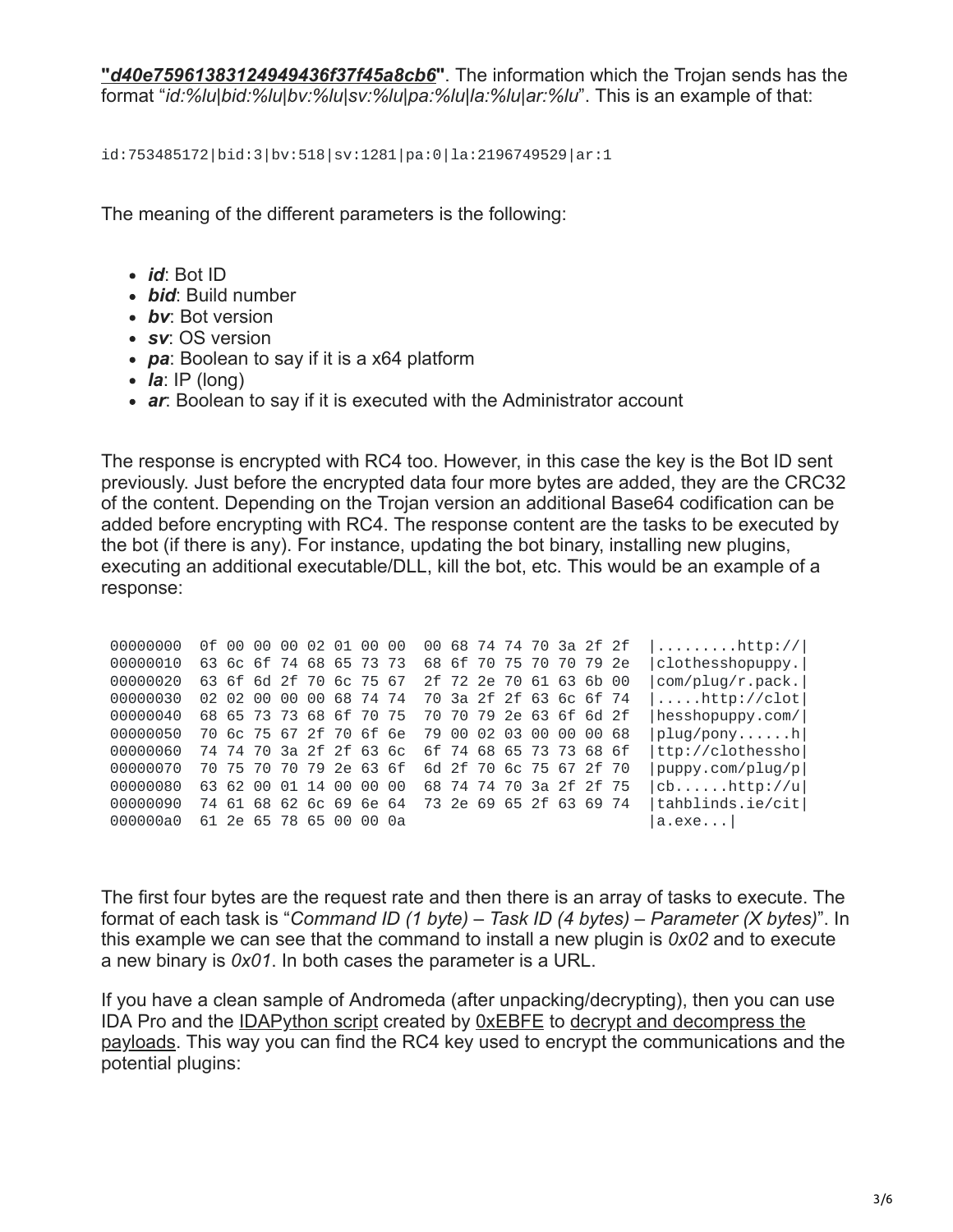|                | 00082119 ; Attributes: bp-based Frame |                     |                      |                                                           |
|----------------|---------------------------------------|---------------------|----------------------|-----------------------------------------------------------|
| 88882119       |                                       |                     |                      |                                                           |
|                | 000B2119 DecryptPlugin                | proc near           |                      | : CODE XREF: sub BOGF6+A0Tp                               |
| 88082119       |                                       |                     |                      | : ExecuteTask+B31p                                        |
| 88882119       |                                       |                     |                      |                                                           |
| 00082119 var 8 |                                       | $=$ duord ptr $-8$  |                      |                                                           |
|                | 00082119 outputBuffer                 | $=$ duard ptr $-$ 4 |                      |                                                           |
| 88062119 arg 8 |                                       | - dword ptr 8       |                      |                                                           |
| 88882119       |                                       |                     |                      |                                                           |
| 88882119       |                                       | push                | ebp                  |                                                           |
| 88082118       |                                       | FIG U               | ebp, esp             |                                                           |
| 88082110       |                                       | add                 | esp, OFFFFFFF8h      |                                                           |
| 8888211F       |                                       | push                | ebx                  |                                                           |
| 88082120       |                                       | push                | esi                  |                                                           |
| 00082121       |                                       | push                | edi                  |                                                           |
| 88082122       |                                       | Fab U               | $[$ ebp*var 8 $], 0$ |                                                           |
| 88882129       |                                       | <b>FIGU</b>         | ebx, [ebp+arq_0]     |                                                           |
| 88082120       |                                       | CRD                 |                      | dword ptr [ebx], 4034850h ; Plugin header --> PK\x03\x04  |
| 00082132       |                                       | inz                 | loc B2217            |                                                           |
| 88082138       |                                       | lea                 | eax, [ebx+10h]       |                                                           |
| 88882138       |                                       | push                | dword ptr [ebx+8]    |                                                           |
| 800B213E       |                                       | push                | eax                  |                                                           |
| 0006213F       |                                       | push                | 2 Ah                 |                                                           |
| 88082141       |                                       | push                |                      | offset andromedaKeu : "dh@e75961383124949436F37f45a8cb6 " |
| 88882146       |                                       | call                | <b>RCA</b>           |                                                           |
| 80082148       |                                       | FIOLU               | ecx, [ebx+8]         |                                                           |
| 0008214E       |                                       | lea                 | eax, [ebx+10h]       |                                                           |
|                |                                       |                     |                      |                                                           |
| 88082151       |                                       | push                | ecx                  |                                                           |

Another way to find the RC4 key is taking a look at the memory of the processes created by Andromeda. Although the URL that you can see in the following screenshot is not the good one, the key is valid.

| <sup>1</sup> Hemary ma  |                            |                                           |          |                                                                                  |                          |          |                   | $ \Box$ $\times$                                                                                                                                          |                              |
|-------------------------|----------------------------|-------------------------------------------|----------|----------------------------------------------------------------------------------|--------------------------|----------|-------------------|-----------------------------------------------------------------------------------------------------------------------------------------------------------|------------------------------|
| Address Size            |                            | <b>Owner</b>                              | Sect Lan | Contains                                                                         |                          |          |                   | Tape Access   Is itial Happed as<br>۰                                                                                                                     |                              |
|                         | 77FD4000 00002000 00102    |                                           | .00100   | petionat ions Theo R                                                             |                          |          | <b>PAK</b>        |                                                                                                                                                           |                              |
|                         | 77F48880 08891000 S4 MW1   |                                           |          | PE header                                                                        | Inaq R                   |          | <b>PAG</b>        |                                                                                                                                                           |                              |
|                         | 77F41888 0086C000 SHLMP1   |                                           | .5045    | code, inport: Inag R                                                             |                          |          | RME               |                                                                                                                                                           |                              |
|                         | 77FDDAWN PROG10ER S4.MDFT  |                                           | . riak a | riat.a                                                                           | <b>Inaa</b> R            |          | <b>FILE</b>       | D.Duma - WEADOOD, WEASTER                                                                                                                                 | $ \Box$                      |
|                         | 77FEE000 00002000 SALMET   |                                           | 17500    | <b>DESONDORS</b>                                                                 | Inaa R                   |          | <b>FME</b>        |                                                                                                                                                           |                              |
|                         | 77FB8800 00006000 S4_MAPS  |                                           | 1000     | petional tons I has R                                                            |                          |          | <b>PME</b>        | 7FFR0001 10 00 01 00 62 07 60 61 04 07 64 60 02 66 00 61 700.b7ca47dc2FBs A<br>7/FF00110 00 00 00 41 02 44 04 00 00 07 08 01 08 08 42 06 008x2d4007010066 |                              |
|                         | 70900000 00001000 keyee122 |                                           |          | PE header                                                                        | Inaq R                   |          | <b>PAG</b>        |                                                                                                                                                           |                              |
|                         |                            | 70980800 000920000 keyee (82 . test       |          | code, inport: Inag R                                                             |                          |          | RME               | TFF00000 3D 3F 3F 77 77 77 3E 63 68 7E 64 63 68 6F 76 3E s/Apps charlelow.                                                                                |                              |
|                         |                            | 7CEEBOO EBBOSOBB Server [32] , data       |          | dat.a                                                                            | <b>Inaa</b> R            |          | RME               | 7FF200401 6E 6S 74 2F 67 6F 74 6F 2E 78 68 78 8F 6E 7S 6D set-recto-phpTeam                                                                               |                              |
|                         |                            | 7088880 88873000 kerne 132 . rscc         |          | <b>CESONITOES</b>                                                                | <b>Inaa</b> R            |          | <b>PAR</b>        | 7/77/2003) DD St D4 D6 D0 D9 37 00:00 00 00 00 00 00 00 00 00 +546097                                                                                     |                              |
|                         |                            | 708F8000 80006000 kerne [32] . religo     |          | retoost loval Isaa R                                                             |                          |          | <b>FME</b>        | 7FFR0000 60 64 6F 70 79 70 2E 64 60 60 00 07 22 00 08 00 08000 001.                                                                                       |                              |
|                         | 70918880 88881888 ntd11    |                                           |          | PE header                                                                        | Inag R                   |          | PME               | 7FFR0070 00 00 00 25 6C 75 00 6E 74 64 6C 6C 26 64 6C 6C  Xis_stdli.dit                                                                                   |                              |
|                         | 70911000 00070000 ntd11    |                                           | .5991    | code, esporti InagiR                                                             |                          |          | <b>PAG</b>        | 7FF00000 00 61 74 6F 69 00 26 6C 76 00 26 6C 76 00 53 2D .atol. Xtu. Xtu. 9-                                                                              |                              |
|                         | 7C90C000 00005000 / vtd11  |                                           | .4464    | <b>Cist.s</b>                                                                    | Inaq R                   |          | RME               | 777100331 31 33 35 35 36 38 32 30 35 34 34 36 35 36 75 36 73 1-5-32-544.X.x.x                                                                             |                              |
|                         | 7C99GBBB BBB320000 /vtd11  |                                           | .1528    | <b>PRSMPTES</b>                                                                  | <b>Inaa</b> R            |          | RME               | 7FF0800100 65 60 72 60 78 60 72 60 6F 60 66 60 69 60 6C - 0.7. D. F.O. F. LL                                                                              |                              |
|                         | 70903800 88803000 ntd11    |                                           | .relse   | retional tows I has R                                                            |                          |          | <b>PAR</b>        |                                                                                                                                                           |                              |
|                         | 7C9D8000 88801008 94TLL32  |                                           |          | PE header                                                                        | Inaa R                   |          | <b>FME</b>        | 7FFR0000 00 61 00 72 00 65 00 55 00 60 00 60 00 60 00 72 .a.z.e.v.m.i.c.z                                                                                 |                              |
|                         | 70906900 006F0000 940LL02  |                                           | .test    | code, inparti Inag R                                                             |                          |          | PME               | 7FFR0000100 GF 00 73 00 GF 00 GE 00 74 00 SC 00 77 00 GP .0.0.0.F.T. L.L.L                                                                                |                              |
|                         | 70900999 00010000 9461192  |                                           | .data    | dat.s                                                                            | Inag R                   |          | <b>PAG</b>        | 777100001 00 68 00 64 00 67 00 77 00 78 00 20 00 68 00 74 -A-4-6-W-S- -A-5                                                                                |                              |
|                         | 7CEE9000 00509000 9461132  |                                           | .0424    | Pesquises.                                                                       | Inaq R                   |          | RME               | 7FF088F0 88 50 88 63 88 75 88 72 88 72 88 65 88 65 88 74                                                                                                  |                              |
| TEXPROOF PROGTOPS       | 7010/800 80018060 9411.52  |                                           | $-19100$ | retooak ions Inag R                                                              |                          |          | <b>FS/R</b>       | 7FFG0000 00 76 00 65 00 72 00 73 00 69 00 6F 00 6E 00 5C                                                                                                  |                              |
| 7FF58800 88801000       |                            |                                           |          |                                                                                  | Nap   Fl E<br>Privil RME |          | R E<br><b>FME</b> | 7FFR0110 00 77 00 69 00 6E 00 64 00 6F 00 77 00 70 00 00 Jw.L.FLd.g.M.R.J.                                                                                |                              |
| 7FFA8000 00006000       |                            |                                           |          |                                                                                  | Poliv RME                |          | <b>PAC</b>        | 7FFR0020 00 40 00 6F 00 66 00 64 00 00 00 25 00 64 00 60 11.0.0.0.0.1.2.0.1                                                                               |                              |
| 7FFE8880 00824000       |                            |                                           |          |                                                                                  | <b>Hap</b>               | <b>R</b> | R                 | 7FFR0130 00 4C 00 75 00 73 00 45 00 72 00 73 00 70 00 73 11.0.4.4.7.4.0.7                                                                                 |                              |
| TFFD9000 00001000       |                            |                                           |          | data block                                                                       | i Peliu RM               |          | RM                | 777101401 00 4P 00 46 00 49 00 4C 00 4K 00 2K 00 00 00 7K -1.1.1.2.X                                                                                      |                              |
| TEEDMAN PRINT DER       |                            |                                           |          | data block                                                                       | i Peliu RM               |          | RM                | 77720150 88 67 88 66 88 89 74 88 77 88 61 88 72 88 65 88 50 .c.f.t.u.e.r.c.                                                                               |                              |
| <b>TEEDROOM PROGRAM</b> |                            |                                           |          | data block (Priv RM                                                              |                          |          | PM                | 7FFR0001 00 60 00 69 00 63 00 72 00 6F 00 73 00 6F 00 66 - 1.0.1.0.1.0.1.0.1                                                                              |                              |
| 7FFDC000 00001000       |                            |                                           |          | data block (PrivilPM                                                             |                          |          | PM                | 7FFREE70 00 74 00 50 00 77 00 69 00 65 00 64 00 67 00 77 st. N.W. Linudious                                                                               |                              |
|                         | 7FFD0800 00001000          |                                           |          | data biock - Poly RM                                                             |                          |          | RM                | 7FFR0001 00 73 00 50 00 63 00 75 00 72 00 72 00 65 00 65                                                                                                  |                              |
| 7FFDE@@G 00001000       |                            |                                           |          |                                                                                  | Pe-iu RM                 |          | RM                | 7FFR00701 00 74 00 76 00 65 00 72 00 73 00 69 00 6F 00 6E .t.u.e.v.s.i.o.n                                                                                |                              |
| TEEBROOF DEBITIONS      |                            |                                           |          |                                                                                  | Pe-iu R                  |          | R                 | 77700000 00 50 00 50 00 47 00 40 00 49 00 45 00 45 00 45 1.P.o.L.L.o.L.                                                                                   |                              |
|                         |                            |                                           |          |                                                                                  |                          |          |                   | 797 COLORS PR. 73, PR. 57, PR. 45, PR. 45, 23, PR. 20, 27, PR. 47, PR. 47, PR. 77, P. 5, P. 6, P. 6, P. 6, P.                                             |                              |
|                         |                            |                                           |          | At Process Explorer - Sysinternals: www.sysinternals.com [TRABAJO\Administrador] |                          |          |                   |                                                                                                                                                           |                              |
|                         |                            | File Options View Process Find Users Help |          |                                                                                  |                          |          |                   |                                                                                                                                                           |                              |
|                         |                            |                                           |          |                                                                                  |                          |          |                   | <b>MARDERY X 46</b>                                                                                                                                       |                              |
| Process                 |                            |                                           |          |                                                                                  |                          | PID      |                   | <b>CPU</b> Description                                                                                                                                    | Conpany Name                 |
|                         | Or process each            |                                           |          |                                                                                  |                          | 1892     |                   | Sysinternals Process Explorer                                                                                                                             | Sysinternals - www.s         |
|                         | El trainanc.nom            |                                           |          |                                                                                  |                          | 1092     |                   | Windowe® installer                                                                                                                                        | <b>Microsoft Corporation</b> |
|                         | wcheet.exe                 |                                           |          |                                                                                  |                          | 1445     |                   | Generic Host Process for Win32 Services                                                                                                                   | <b>Merceoft Carpanako</b>    |
|                         |                            |                                           |          |                                                                                  |                          |          |                   |                                                                                                                                                           |                              |
|                         |                            |                                           |          |                                                                                  |                          |          |                   |                                                                                                                                                           |                              |
|                         |                            |                                           |          |                                                                                  |                          | $\cdot$  |                   |                                                                                                                                                           |                              |
| CPU Lloage: 0.00%       |                            |                                           |          | Connit Charge: 5.50% Processes: 27                                               |                          |          |                   |                                                                                                                                                           |                              |

It was funny to see a really nice C&C domain being used in one of the analyzed samples, "*thisshitismoresafethanpentagonfuckyoufedsbecausethisisaf.com/image.php*":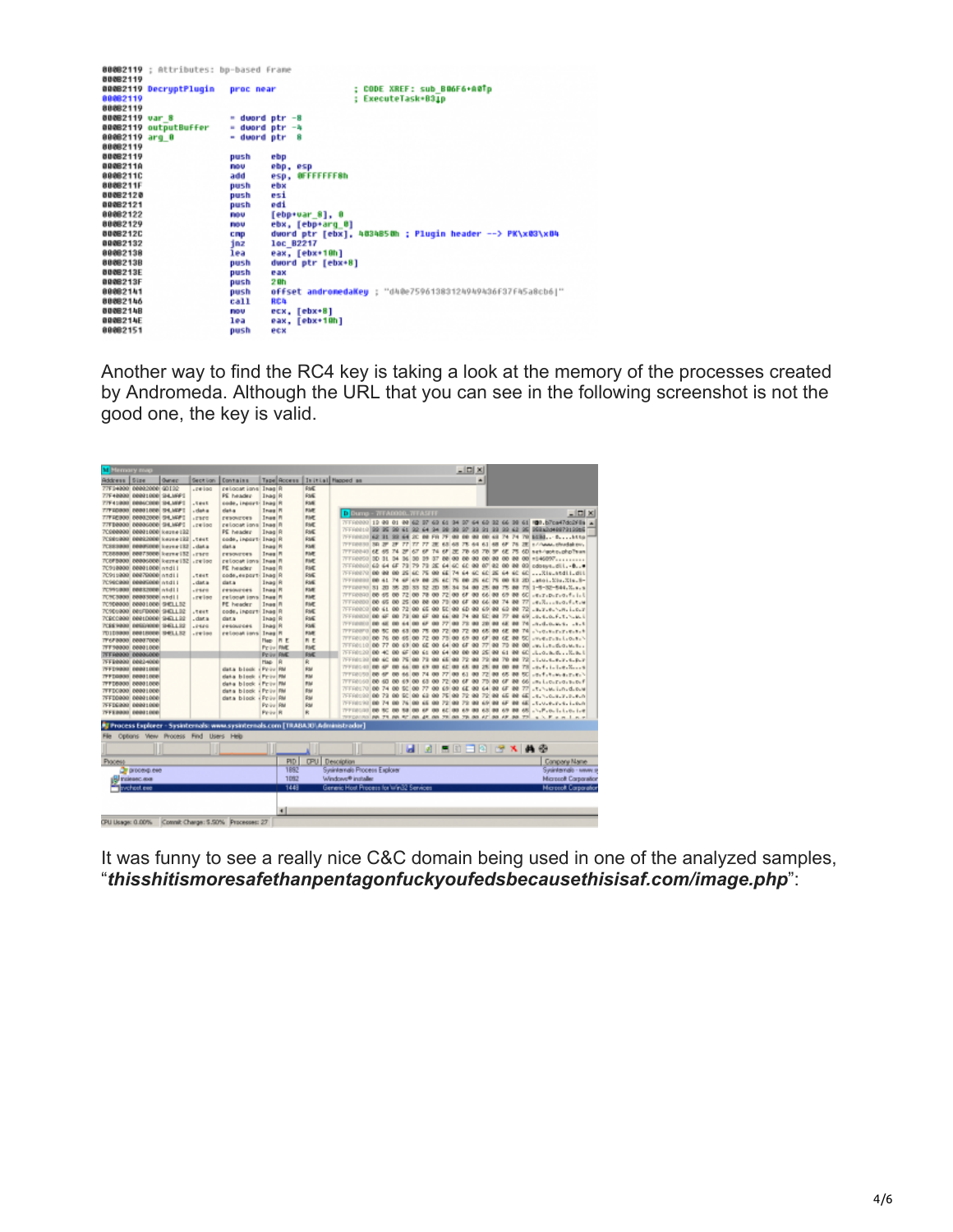|          | <b>D</b> Dump - 000B0000000B4FFF                                                   |
|----------|------------------------------------------------------------------------------------|
|          | 0000047C thisshitismoresafethanpentagonfuckyoufedsbecausethisisaf.com/ima          |
|          | 8008048C ge.phpUïýå—°Sdï#0ï[.ï[.å \$ï[♦₩Ā♦:\.ëE°3FQQQQì                            |
|          | 000804FC E『PQQìE°Pþ笏),ǐE『[rHUïyā—þSUwjdj. 5p0♂.þÿ),ēE『àʰ≋º0 5x0♂. 5d               |
|          | 00080538 0∂. 5¦0∂. 5°0∂. 5P>.8 5P9.8 5\0.8ht4.8 u}þ¥#à—\$ì5á0.8iā° tcà't           |
|          | 0008057C _h\$ND.Pb⊠↓à५tβ \$à५tBëE¶Pby)à५tèP u}j. 5p@.0b")Yà५t¥♥∸P u}j              |
|          | 0008058C . 5p@.0þ♦)ኔʰt2ēE' u¶ u'þ.)ùù u'þ0)ëE° u° u'j hT¶.0þ7∟8dP                  |
|          | 000805FC j. 5p0.0þa(ëE-a-war u° u- u'þ∮ u-þū(ëEyì5t¶.0∔a-was                       |
|          | 00080638 j0 uÿ u-PβkøĕEβàԿtō uβj. 5p0.0þq(àԿt#ïUβï.:≞wLā….rGāŭ♦ìR◘QRj              |
|          | 000B067C ♦h৲@.8β@←QRþ┯▊:B'u'ïF'úX@.8ï@úp◀.8RþZ' uþj. 5p@.8þØ(ùS u                  |
|          | 00080688  bj. 5p@.@b**ŭd == u-j. 5p@.@bp* u*j. 5p@.@bi*j.bä*Uïyā— h                |
|          | 000806FC SS##M°\\$C'.0Q\E'PQh+.0.QQQR 5C0.0þ-(à'*&àdAEd \EPPj.j.j.)                |
|          | 000B073C EèPìEïP u° u'þ×(=⊕0t]à-uVj⊕h.⊫ uβj.þī′ĕE\$à-t9ÃEèìEβP                     |
|          | 000B077C  u\$j.j.iEïP u*bi(àʰu♥ u\$b~↓h.Cj. u\$bR' E°ŭx = u*b&(j.                  |
|          | 000807BC þ⊦‱[╔┬♠.Uïýā—ŏVÃE°j♦h.⊧h.Cj.þ*'ĕE-à-*ä§h.C u-hel                          |
|          | 000807FC <b> 4.0βâ&amp; u-bē&amp;\4C'.0P u-b‱&amp;\E'Ph↓.8.j. u- 5C0.0β¥'à'¤àç</b> |
|          | 00080838 AE≞∵AEŏ0AE¶ìEŏPìEŭPìE¶Pj.ìE≞PìE⊯P u° u'♭z'=♥0tBàԿu                        |
| 000B087C | 9ā)¶0u3iE╠PþL&ĕEjā≒t≢iuÿi)ÿf∔fà≒t⊕mū÷miEÿP uýþý%à≒t@ \$ E°ūü                       |
|          | 000808888 <b> uPþ#'h.C u-þi% u-þ∌‱h.C</b> j. u-þ\$‱j.þū%^m <del>r</del> ⊕.Uïyü—∥P  |
|          | 000808FC d(0(0.(0.(.(0th0X++PÞxSdt0.8bC%do0.8bሸ' d\0.8Ath0.8A\$.8A                 |
|          | 00080930 \$10.0TM.0Aä\ ŏlä\ PþV%*Aäd èñ' ú'0.0AE-j.j+lE-P                          |
|          | 0000097CLi+i b'\$å)-.t.Ä#!0.00Ä# A.O - ÄE-C(6mÄE¶ - LE-Pj.b£\$j+h.                 |
|          | 800809BC ▶h.Cj.þ+%ĕE'à└※äU0h.C u'h≏4.8β¿\$à└※ä:0j.hē4.8βþ\$                        |
|          | 000809FC h.C u* u*b£\$be0 5\@.0hr4.8iE-Pb#&ā—.iE-Pj.j.b7\$uT@.8bW                  |
|          | 00080A3C \$=A≢ä¢ u*Þ ∦hC u*Þæ\$ u*Þ◀\$h.Cj. u*Þå\$\ä#ª !                           |
|          | 00080A7C Ph88b4%3mQQQh+_.0QQbr#Pb@#3mQQQhä\$.0QQbl#Pb##b:w@                        |
|          | 00080ABC dd0.03\PPPh♪S.0PPþámPh♪'Pþ\$\$þåm320.F├#・%p1.0・\$・20E-0U¶ìE               |

However, it was nothing but a cool message, because this domain was modified later using XOR to obtain the real C&C endpoint.

| D Dump - 0008000000084FFF |  |                   |  |                                  |         |             |  |  |                                                                                                                                                      | $\Box$ |
|---------------------------|--|-------------------|--|----------------------------------|---------|-------------|--|--|------------------------------------------------------------------------------------------------------------------------------------------------------|--------|
|                           |  |                   |  |                                  |         |             |  |  | 0006088169 00 68 00 65 00 25 00 00 00 25 00 68 26 00 75 00 i.l.e.XX.l.u.                                                                             |        |
|                           |  |                   |  |                                  |         |             |  |  |                                                                                                                                                      |        |
|                           |  |                   |  |                                  |         |             |  |  | 88888483 25 88 38 88 38 88 78 88 25 88 65 88 78 88 65 88 %.0.8.xe.x.e.                                                                               |        |
|                           |  |                   |  |                                  |         |             |  |  |                                                                                                                                                      |        |
|                           |  |                   |  |                                  |         |             |  |  | 88888423 25 88 38 88 38 88 78 88 2E 88 65 88 78 88 65 88 2.0.8.x                                                                                     |        |
| 88262433 00 88 69 64      |  |                   |  |                                  |         |             |  |  | 38 25 6C 75 7C 74 69 64 38 25 6C 75 (d) Xiuitid) Xiu                                                                                                 |        |
|                           |  |                   |  |                                  |         |             |  |  | 88888448 7C 72 65 78 75 6C 74 8A 25 6C 75 80 00 88 00 88 ¦results%lu♥                                                                                |        |
|                           |  |                   |  |                                  |         |             |  |  | 88888453 00 64 34 38 65 37 35 39 36 31 33 38 33 31 32 34 440 75961383124                                                                             |        |
|                           |  |                   |  |                                  |         |             |  |  | 88888463 39 34 39 34 33 36 66 33 37 66 34 35 61 38 63 62 949436F37f45a8cb                                                                            |        |
|                           |  |                   |  |                                  |         |             |  |  | 00080478 36 7C 04 8B 00 88 00 88 00 68 74 74 70 88 2F 2M 6:**http://                                                                                 |        |
|                           |  |                   |  |                                  |         |             |  |  | 88868483 63 6C 6F 74 68 65 73 73 68 6F 78 75 78 78 79 2E clothesshopuppy.                                                                            |        |
| 88009493 62 6F 6D 2F      |  |                   |  |                                  |         |             |  |  | 73 74 61 74 73 2F 69 6D 61 67 65 2E con/stats/inage.                                                                                                 |        |
|                           |  |                   |  |                                  |         |             |  |  |                                                                                                                                                      |        |
|                           |  |                   |  |                                  |         |             |  |  |                                                                                                                                                      |        |
|                           |  |                   |  |                                  |         |             |  |  |                                                                                                                                                      |        |
|                           |  |                   |  |                                  |         |             |  |  | 800604D8 88 C4 F8 58 64 8B 1D 80 00 80 00 8B 5B 8C 8B 5B \$-°SdI#0II.II                                                                              |        |
|                           |  |                   |  |                                  |         |             |  |  | 800804EB 0C 88 CS 24 88 5B 04 8F 86 03 0D 80 8A 5C 00 89 .iHt[[+mA+\.#                                                                               |        |
|                           |  |                   |  |                                  |         |             |  |  | 888884F3 45 F8 33 C9 51 51 51 51 80 45 FC 50 51 51 80 45 E*308881E*PBB1E                                                                             |        |
|                           |  |                   |  |                                  |         |             |  |  | 00060503 F8 50 E8 80 29 00 00 88 45 FC 58 C9 C3 55 88 EC °PM3)}EP[PHU]J                                                                              |        |
|                           |  |                   |  |                                  |         |             |  |  | 88888513 83 C4 E8 53 56 57 6A 64 6A 88 FF 35 78 38 88 88 4-05UM 6dj. 5p8g.                                                                           |        |
| 00000523 E8 98 29         |  |                   |  | 88 88 89 45 FC 85 CB             |         |             |  |  | OF 84 BC 81 00 88 54). WE'LIWE'S.                                                                                                                    |        |
| 00060533 FF 35 78 38 08   |  |                   |  | 88 FF 35 64 38 66 88 FF 35 7C 38 |         |             |  |  | Sued, Sded, 518                                                                                                                                      |        |
| 00 00 02 02390999         |  |                   |  |                                  |         |             |  |  | 00060548 <b>68688FF95668980888FF955582E0880FF9558</b> .5788.5P.0.5                                                                                   |        |
|                           |  | 88 FF 35 5C 38 8B |  |                                  | $-0.43$ | 68 74 81 88 |  |  | 88 FF PAP, 5\8P.ht8P.                                                                                                                                |        |
|                           |  |                   |  |                                  |         |             |  |  | 00080568 75 FC E8 BE 20 00 00 88 04 24 8D 85 00 80 08 00 w'\$¥*,.\$-\$15\$00.                                                                        |        |
|                           |  |                   |  |                                  |         |             |  |  | 00060573 AD 83 F8 FF 74 63 85 C8 74 5F 68 12 89 44 25 58 #@ sc@*t_h判D.P <br>00000500 EB 88 19 88 00 85 CO 74 E7 FF DO 85 CO 74 E1 89 684 Atta inter- |        |
|                           |  |                   |  |                                  |         |             |  |  |                                                                                                                                                      |        |
|                           |  |                   |  |                                  |         |             |  |  | 88888893 45 F4 50 E8 79 29 00 00 85 C0 74 D4 50 FF 75 FC EMP\$y),.ä4t@P u?                                                                           |        |
|                           |  |                   |  |                                  |         |             |  |  | 000805A3 6A 00 FF 95 70 90 08 08 E8 22 29 08 00 59 05 88 j. 5p80.0")Y&Y                                                                              |        |
|                           |  |                   |  |                                  |         |             |  |  | 00000503 74 BE 03 C1 50 FF 75 FC 68 BF 35 70 38 08 88 69 67 5 5000.                                                                                  |        |
|                           |  |                   |  |                                  |         |             |  |  | 000605C3 E8 04 29 00 00 85 00 74 87 89 45 FC FF 75 F4 FF 0+),,&\t2dE' w1                                                                             |        |

One thing that is not mentioned in the other analyses is that this Trojan also creates hooks in the functions *NtQueryInformationProcess*, *NtOpenProcess* and *RtlRaiseException* of the new process (*wuauclt.exe*, in this case):